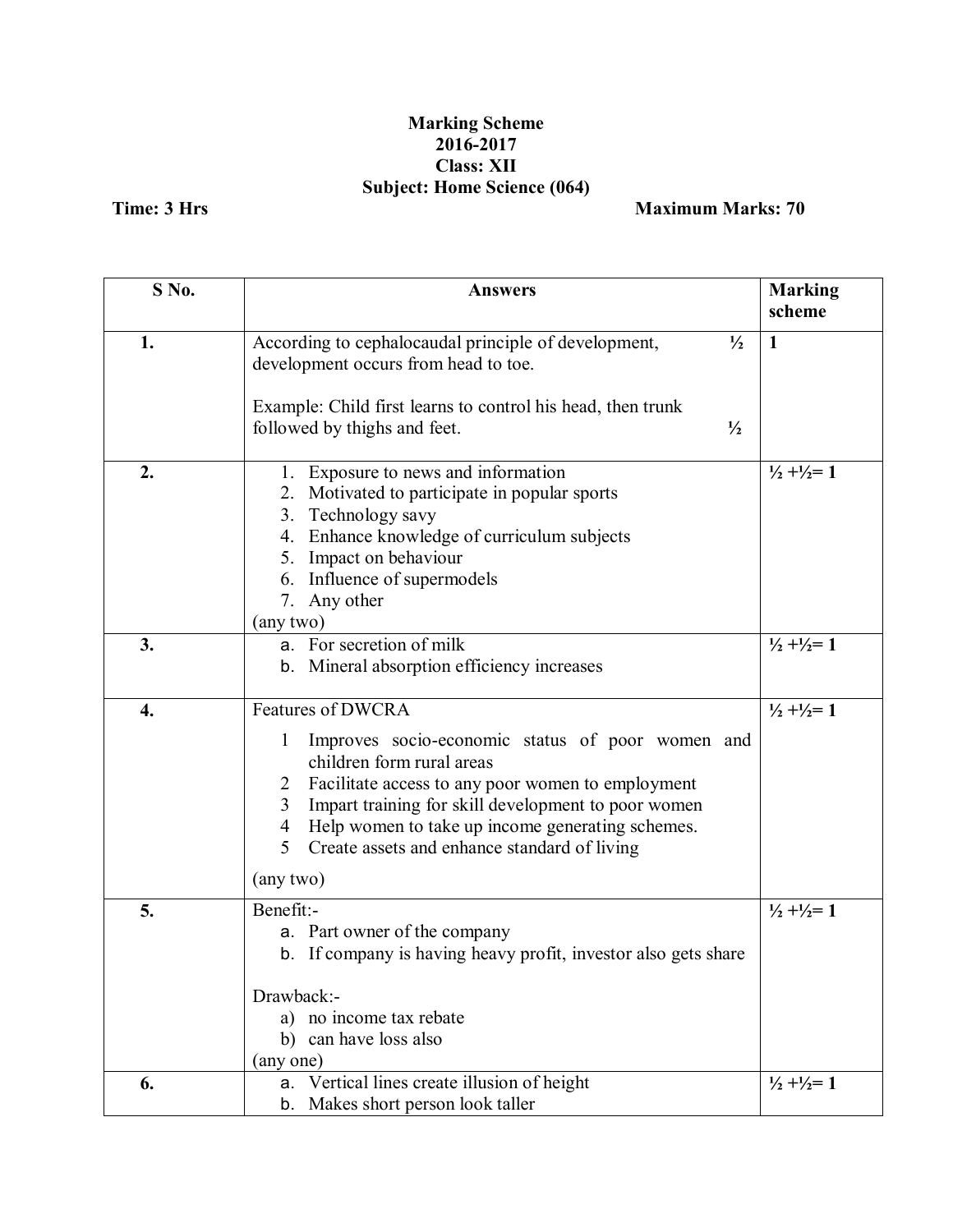| 7.  | Substance Abuse:<br>a. Lack of mental and physical co-ordination<br>b. Impaired memory<br>c. Reflexes become slow<br>d. Hallucinations<br>e. Increased blood pressure<br>Nausea and insomnia<br>g. Any other<br>(any two)                                                                                            | $\frac{1}{2}$ + $\frac{1}{2}$ + $\frac{1}{2}$ +<br>$\frac{1}{2} = 2$ |
|-----|----------------------------------------------------------------------------------------------------------------------------------------------------------------------------------------------------------------------------------------------------------------------------------------------------------------------|----------------------------------------------------------------------|
| 8.  | Similarity in GPF and PPF<br>(1)<br>a. Tax rebate<br>b. Both are schemes of provident fund<br>c. Both are long term policy<br>(any one)<br>Difference in GPF and PPF<br>(1)                                                                                                                                          | $1 + 1 = 2$                                                          |
|     | a. GPF is compulsory for salaried employees<br>Any adult can open PPF account<br>b. Certain amount is deducted from salary every month in<br>GPF.<br>Deposits can be either in a lump sum or instalments, in<br>PPF.<br>(any one)                                                                                    |                                                                      |
| 9.  | a. Dietician in hospitals, nursing homes etc.<br>b. Health instructor in clubs or Gymnasiums<br>c. Quality control manager<br>d. Researcher at research organisations<br>e. Run cookery classes<br>Supply food for various occasions<br>f.<br>g. Demonstrator in preservation centres.<br>h. any other<br>(any four) | $\frac{1}{2}$ + $\frac{1}{2}$ + $\frac{1}{2}$ +<br>$\frac{1}{2} = 2$ |
| 10. | Eco marks is found on $-$<br>$(\frac{1}{2} + \frac{1}{2} = 1)$<br>a. Textiles<br>b. Cosmetics<br>c. Soaps and detergents<br>d. Paints<br>e. edible and lubricating oils<br>f. Packaging material<br>g. any other<br>(any two)                                                                                        | $1 + 1 = 2$                                                          |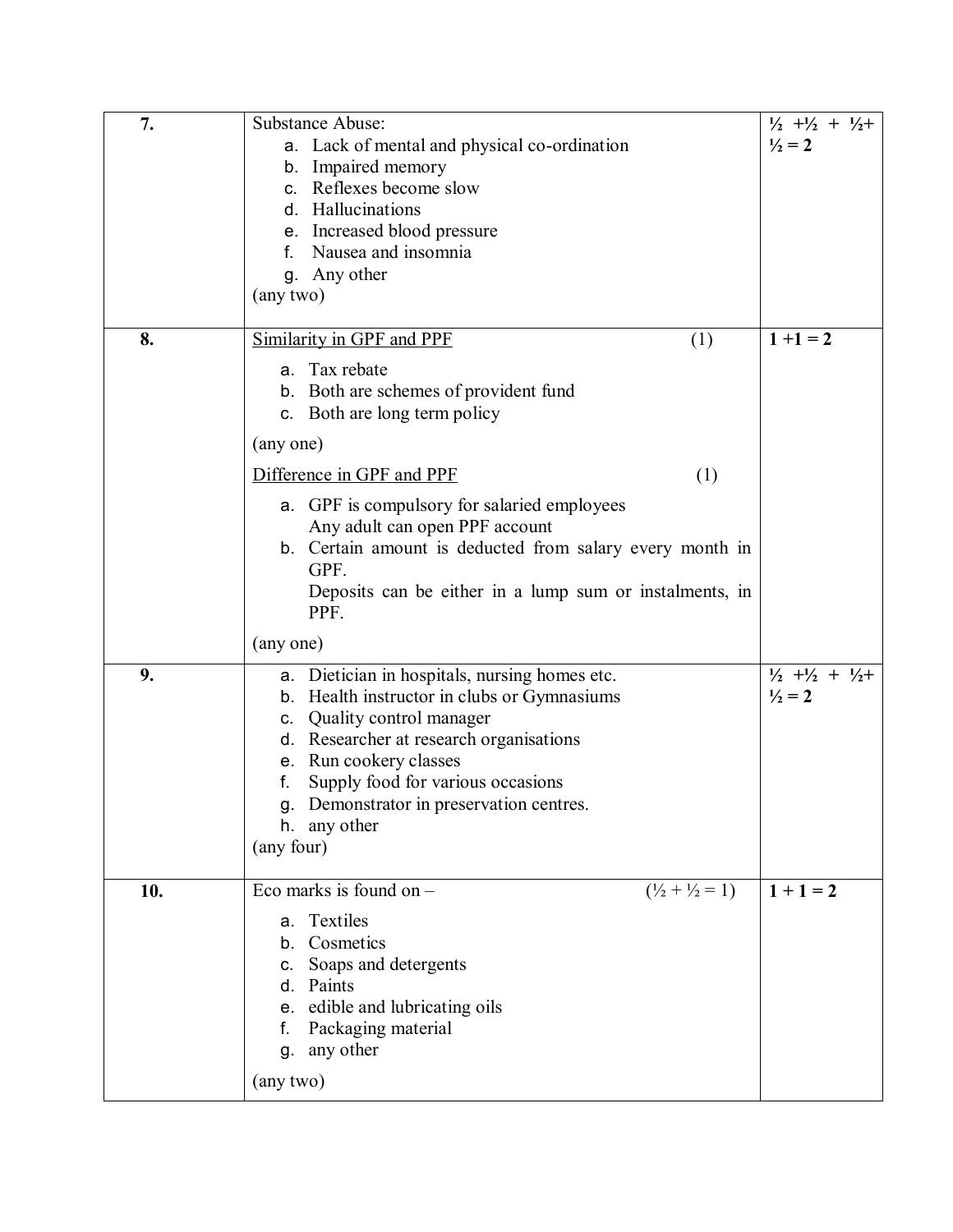| 11. | Personal Hygiene:<br>c. Hair should be tied                 | Eco Mark.<br>a. Should bathe everyday<br>b. Wear clean washable clothes and aprons<br>d. Remove rings and watches                          | (1)                                                                                                                                                                                                 | $\frac{1}{2}$ + $\frac{1}{2}$ + $\frac{1}{2}$ +<br>$\frac{1}{2} = 2$ |
|-----|-------------------------------------------------------------|--------------------------------------------------------------------------------------------------------------------------------------------|-----------------------------------------------------------------------------------------------------------------------------------------------------------------------------------------------------|----------------------------------------------------------------------|
|     | f.<br>h. any other<br>(any four)                            | e. Nails should be cut and unpainted<br>Wear covered shoes<br>g. Dewormed periodically                                                     |                                                                                                                                                                                                     |                                                                      |
| 12. | 3. buying properties<br>4. old age security<br>6. any other | Long term goals for which family should save money<br>1. education of children<br>2. marriage of children<br>5. Raising standard of living |                                                                                                                                                                                                     | $\overline{2}$                                                       |
|     | (any four)                                                  |                                                                                                                                            | $(1/2 \times 4 = 2)$                                                                                                                                                                                |                                                                      |
| 13. | Chlorine<br>Three Steps:<br>water<br>3.                     | bucket full of water<br>This is then left for 30 minutes                                                                                   | (1/2)<br>1. One teaspoon of bleaching powder is added in a glass of<br>2. Then 3 tea spoons of this solution is taken and added in a<br>$(\frac{1}{2} + \frac{1}{2} + \frac{1}{2} = 1 \frac{1}{2})$ | $\frac{1}{2} + 1 \frac{1}{2} = 2$                                    |
| 14. | 1<br>2<br>3                                                 | Three suggestions for choosing kurta<br>Kurta with bold prints<br>Select warm colours and use contrast                                     | Kurta with horizontal lines which gives illusion of height                                                                                                                                          | $(1 + 1 + 1 = 3)$                                                    |
| 15. | <b>Fried Rice</b>                                           | Modification for<br>diarrhoea<br><b>Boiled Rice</b>                                                                                        | Reason<br>Fried food aggravated                                                                                                                                                                     | $(1 + 1 + 1 = 3)$                                                    |
|     |                                                             |                                                                                                                                            |                                                                                                                                                                                                     |                                                                      |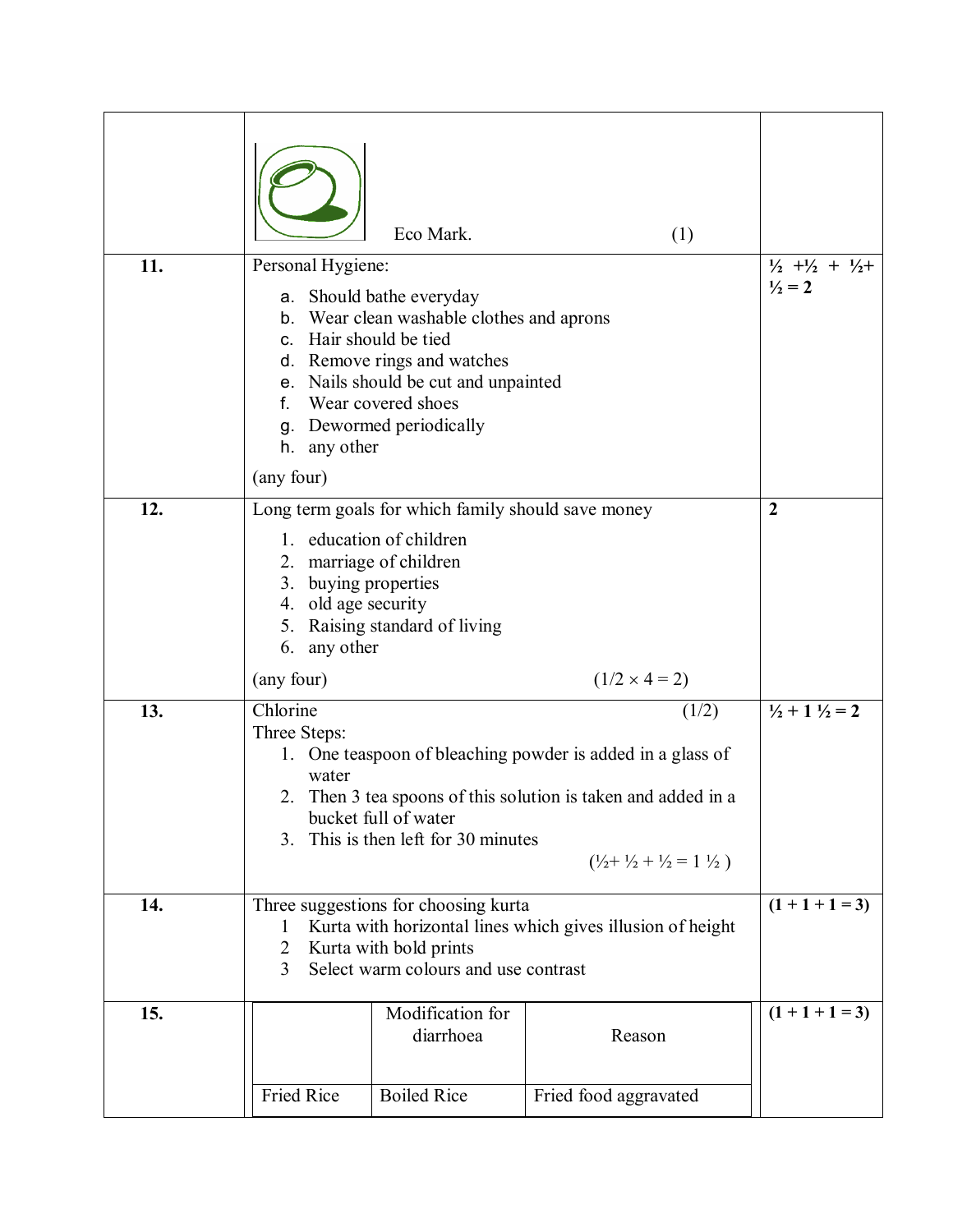|     |                                                                          |            |                                                     |       | diarrhoea      |     |                         |                                                              |               |
|-----|--------------------------------------------------------------------------|------------|-----------------------------------------------------|-------|----------------|-----|-------------------------|--------------------------------------------------------------|---------------|
|     | Dal Palak                                                                |            | Plain Boiled dal                                    |       |                |     | restricted to avoid     | Leafy vegetables should be                                   |               |
|     |                                                                          |            |                                                     |       |                |     | mechanical irritation   |                                                              |               |
|     | Boondi Raita                                                             | Plain curd |                                                     |       |                |     | Boondi is fired and not |                                                              |               |
|     |                                                                          |            |                                                     |       | easy to digest |     |                         |                                                              |               |
|     |                                                                          |            |                                                     |       |                |     |                         |                                                              |               |
| 16. | <b>Positive Pressure:</b>                                                |            |                                                     |       |                |     |                         | $(1 + 1 = 2)$                                                | $(2 +2 = 4)$  |
|     | a. Helps in achieving goals<br>b. Motivation and encouragement           |            |                                                     |       |                |     |                         |                                                              |               |
|     | c. Healthy habits                                                        |            |                                                     |       |                |     |                         |                                                              |               |
|     | d. any other                                                             |            |                                                     |       |                |     |                         |                                                              |               |
|     | (any two)                                                                |            |                                                     |       |                |     |                         |                                                              |               |
|     | <b>Negative Pressure</b>                                                 |            |                                                     |       |                |     |                         | $(1 + 1 = 2)$                                                |               |
|     | a. May loose individuality                                               |            |                                                     |       |                |     |                         |                                                              |               |
|     | b. Can lead to stress and anxiety<br>c. Can go for delinquent activities |            |                                                     |       |                |     |                         |                                                              |               |
|     | d. Distraction from studies                                              |            |                                                     |       |                |     |                         |                                                              |               |
|     | e. any other                                                             |            |                                                     |       |                |     |                         |                                                              |               |
|     | (any two)                                                                |            |                                                     |       |                |     |                         |                                                              |               |
| 17. |                                                                          |            |                                                     |       |                |     |                         |                                                              | $(1 +3 = 4)$  |
|     | a) FSSAI- Food Safety and Standard Authority of India<br>b) Conditions:  |            |                                                     |       |                |     |                         |                                                              |               |
|     |                                                                          |            |                                                     |       |                |     |                         | If food is composed of a poisonous or harmful substances     |               |
|     | 2                                                                        |            |                                                     |       |                |     |                         | If food is substituted partly or wholly with cheap substance |               |
|     | 3                                                                        |            | If it contains any harmful substance                |       |                |     |                         |                                                              |               |
|     | 4                                                                        |            | If it contains unpermitted colours or preservatives |       |                |     |                         |                                                              |               |
|     | 5<br>6 It is insect infested                                             |            | It is contains extraneous matter                    |       |                |     |                         |                                                              |               |
|     | any other<br>7                                                           |            |                                                     |       |                |     |                         |                                                              |               |
|     | $(\text{any six})$                                                       |            |                                                     |       |                |     |                         |                                                              |               |
|     |                                                                          |            |                                                     |       |                |     |                         |                                                              |               |
| 18. | Weekly Food Record Format                                                |            |                                                     |       |                |     |                         |                                                              | $(2 + 2 = 4)$ |
|     | Item<br>Mon                                                              | Tues       | Wed                                                 | Thurs | Fri            | Sat | Sun                     | Weekly<br>Amount                                             |               |
|     | Milk<br>110                                                              |            |                                                     |       |                |     |                         |                                                              |               |
|     | 200<br>Fruits                                                            |            |                                                     |       |                |     |                         |                                                              |               |
|     | 150<br>Veg.                                                              |            |                                                     |       |                |     |                         |                                                              |               |
|     |                                                                          |            |                                                     |       |                |     |                         |                                                              |               |
|     | Daily<br>460                                                             |            |                                                     |       |                |     |                         |                                                              |               |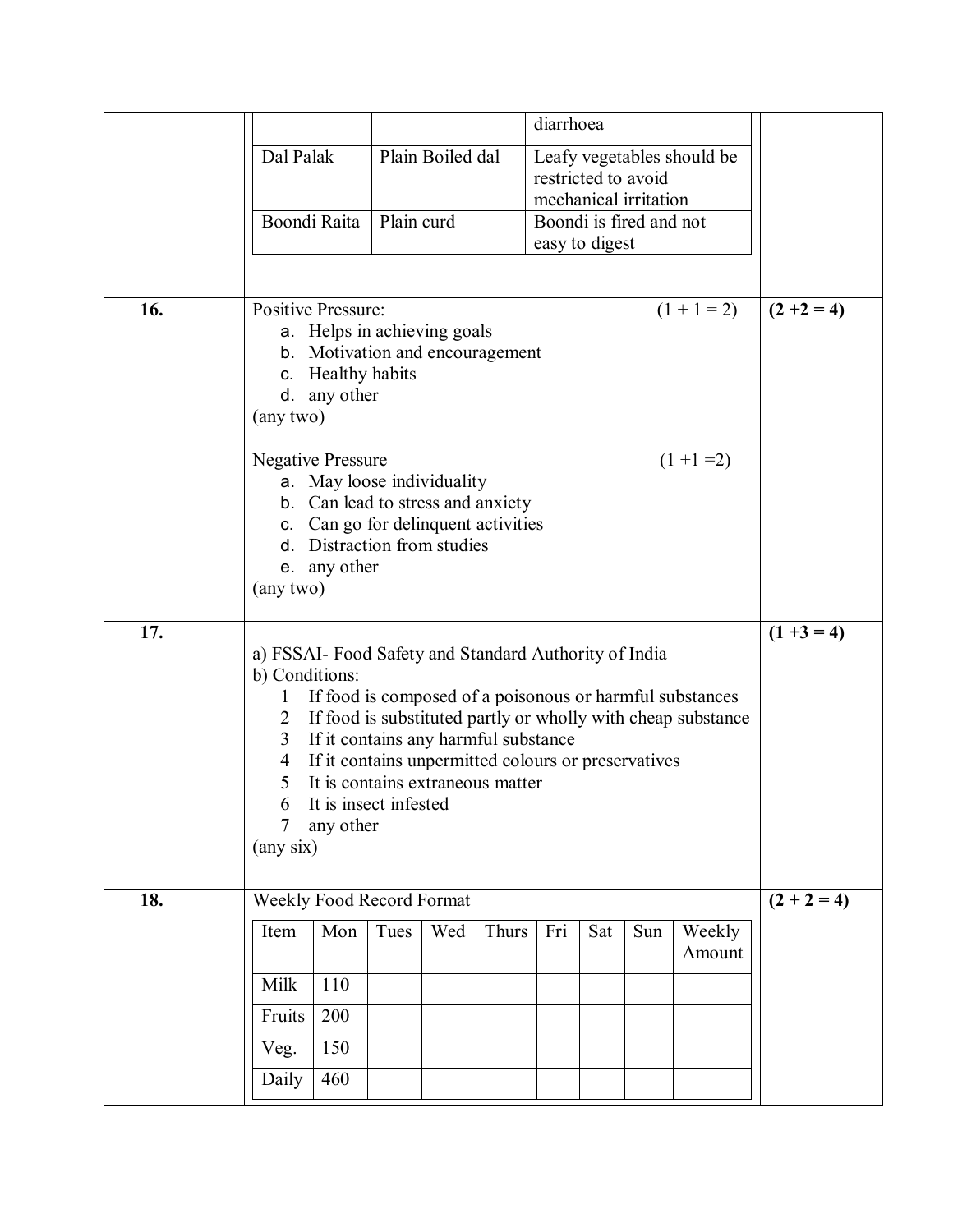|     | Total                               |                                              |  |                                             |  |               |               |
|-----|-------------------------------------|----------------------------------------------|--|---------------------------------------------|--|---------------|---------------|
|     |                                     |                                              |  |                                             |  |               |               |
|     |                                     |                                              |  |                                             |  |               |               |
|     | Advantages:                         |                                              |  |                                             |  | $(1 + 1=2)$   |               |
|     |                                     |                                              |  | a. Know the exact amount of money available |  |               |               |
|     |                                     | b. avoid wasteful expenditure                |  |                                             |  |               |               |
|     |                                     | c. help avoid being overcharged              |  |                                             |  |               |               |
|     |                                     | d. Guide for future expenses<br>e. Any other |  |                                             |  |               |               |
|     | (any two)                           |                                              |  |                                             |  |               |               |
| 19. | 1. PPF                              |                                              |  |                                             |  |               | $(2 + 2 = 4)$ |
|     | Benefits:-                          |                                              |  |                                             |  |               |               |
|     | $\mathbf{1}$                        | Safe method                                  |  |                                             |  |               |               |
|     |                                     | 2 Can take loan in the $5th$ year            |  |                                             |  |               |               |
|     |                                     | 3 Interest is exempted from tax              |  |                                             |  |               |               |
|     | Drawbacks:                          |                                              |  |                                             |  |               |               |
|     | $\mathbf{1}$                        | Duration is long                             |  |                                             |  |               |               |
|     | $\overline{2}$                      |                                              |  | Can't invest more than 1,50,000/- per annum |  |               |               |
|     | 2. LIC                              |                                              |  |                                             |  |               |               |
|     | Benefits:-                          |                                              |  |                                             |  |               |               |
|     |                                     | High rate of interest                        |  |                                             |  |               |               |
|     |                                     | Safe method                                  |  |                                             |  |               |               |
|     |                                     | Loans can be taken                           |  |                                             |  |               |               |
|     |                                     |                                              |  |                                             |  |               |               |
|     | Drawbacks:                          | No liquidity                                 |  |                                             |  |               |               |
|     |                                     | Long term policy                             |  |                                             |  |               |               |
|     |                                     |                                              |  |                                             |  |               |               |
| 20. | Balance:                            |                                              |  |                                             |  |               |               |
|     |                                     | 1. By using colours                          |  |                                             |  | $(1 + 1 = 2)$ | $(2 + 2 = 4)$ |
|     |                                     | 2. Pleats                                    |  |                                             |  |               |               |
|     | 3 <sub>1</sub>                      | <b>Buttons</b>                               |  |                                             |  |               |               |
|     |                                     | 4. any other                                 |  |                                             |  |               |               |
|     | (any two)                           |                                              |  |                                             |  |               |               |
|     | Rhythm:                             |                                              |  |                                             |  | $(1 + 1 = 2)$ |               |
|     |                                     | 1. Repetition of colours                     |  |                                             |  |               |               |
|     |                                     | 2. Alteration of pleats                      |  |                                             |  |               |               |
|     |                                     |                                              |  | 3. Radiations in the form of gathers        |  |               |               |
|     | (any two)                           | 4. Any other                                 |  |                                             |  |               |               |
| 21. | Steps of laundering woollen sweater |                                              |  |                                             |  | (2)           | $(2 + 2 = 4)$ |
|     |                                     |                                              |  |                                             |  |               |               |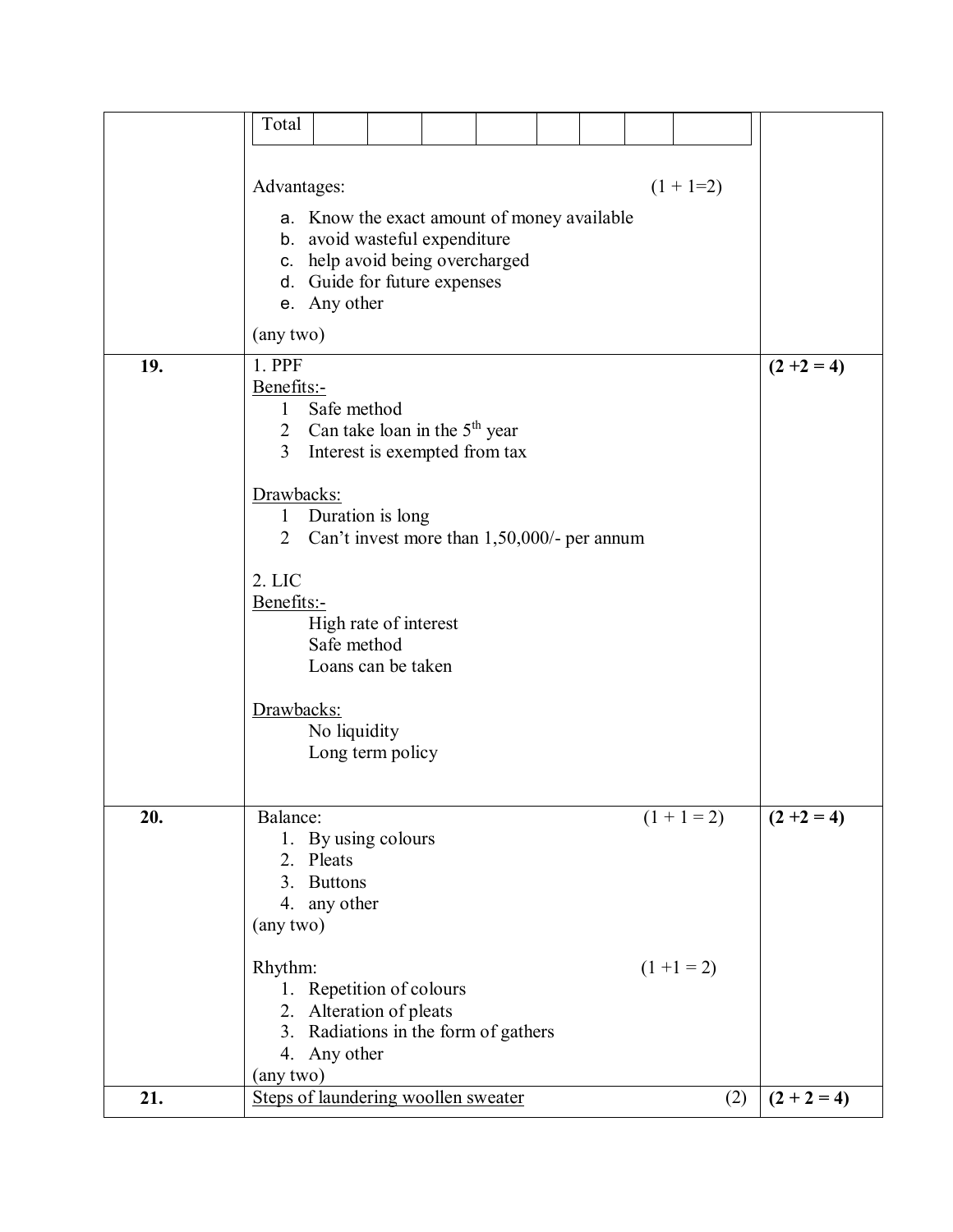|     | Make draft on newspaper<br>$\mathbf 1$<br>Select less alkaline detergent like reetha, ezee etc.<br>2<br>3<br>Use luke warm water to make solution<br>Use light pressure- kneading and squeezing method.<br>4<br>Rinse thoroughly<br>5 <sup>5</sup><br>Squeeze with light pressure in towel<br>6<br>Spread on the draft made after washing on a flat surface<br>7<br><b>Precautions</b><br>Do not use hard detergents<br>$\mathbf 1$<br>$\overline{2}$<br>Do not use hot water<br>Do not hang on line for drying<br>3 <sup>7</sup> | (2)                  |                           |
|-----|-----------------------------------------------------------------------------------------------------------------------------------------------------------------------------------------------------------------------------------------------------------------------------------------------------------------------------------------------------------------------------------------------------------------------------------------------------------------------------------------------------------------------------------|----------------------|---------------------------|
|     | Iron on wrong side and spread damp cotton cloth on them<br>$\overline{4}$<br>before ironing.                                                                                                                                                                                                                                                                                                                                                                                                                                      |                      |                           |
| 22. | Life Style Diseases                                                                                                                                                                                                                                                                                                                                                                                                                                                                                                               |                      | $(1/2 + 2 + \frac{1}{2})$ |
|     | 1. Hypertension                                                                                                                                                                                                                                                                                                                                                                                                                                                                                                                   | (1/2)                | $+2=5$                    |
|     | Dietary Management                                                                                                                                                                                                                                                                                                                                                                                                                                                                                                                |                      |                           |
|     | a. Give high fibre diet<br>b. Give complex carbohydrates<br>c. Low fat dairy products should be given<br>d. Low sodium and low calorie diet                                                                                                                                                                                                                                                                                                                                                                                       |                      |                           |
|     | e. Avoid high intake of fat                                                                                                                                                                                                                                                                                                                                                                                                                                                                                                       | $(1/2 \times 4 = 2)$ |                           |
|     | (any four)                                                                                                                                                                                                                                                                                                                                                                                                                                                                                                                        |                      |                           |
|     | Diabetes<br>2.                                                                                                                                                                                                                                                                                                                                                                                                                                                                                                                    | (1/2)                |                           |
|     | Dietary Management                                                                                                                                                                                                                                                                                                                                                                                                                                                                                                                |                      |                           |
|     | a. Give high protein diet<br>b. Give low carbohydrate diet<br>c. Reduce fat intake<br>d. Give permitted fruits in moderation<br>e. Give liquids                                                                                                                                                                                                                                                                                                                                                                                   | $(1/2 \times 4 = 2)$ |                           |
|     | (any four)                                                                                                                                                                                                                                                                                                                                                                                                                                                                                                                        |                      |                           |
| 23. | Selection of Silk Saree<br>Should buy from reputed shop and brand<br>$\mathbf{I}$<br>Look for silk mark<br>2<br>Colour should be bight for the occasion<br>3 <sup>7</sup><br>Should have latest design<br>4<br>5<br>any other                                                                                                                                                                                                                                                                                                     |                      | $(2 + 3 = 5)$             |
|     | (any four)                                                                                                                                                                                                                                                                                                                                                                                                                                                                                                                        | $(1/2 \times 4 = 2)$ |                           |
|     | Storing<br>It should be properly aired<br>$\mathbf{I}$                                                                                                                                                                                                                                                                                                                                                                                                                                                                            |                      |                           |